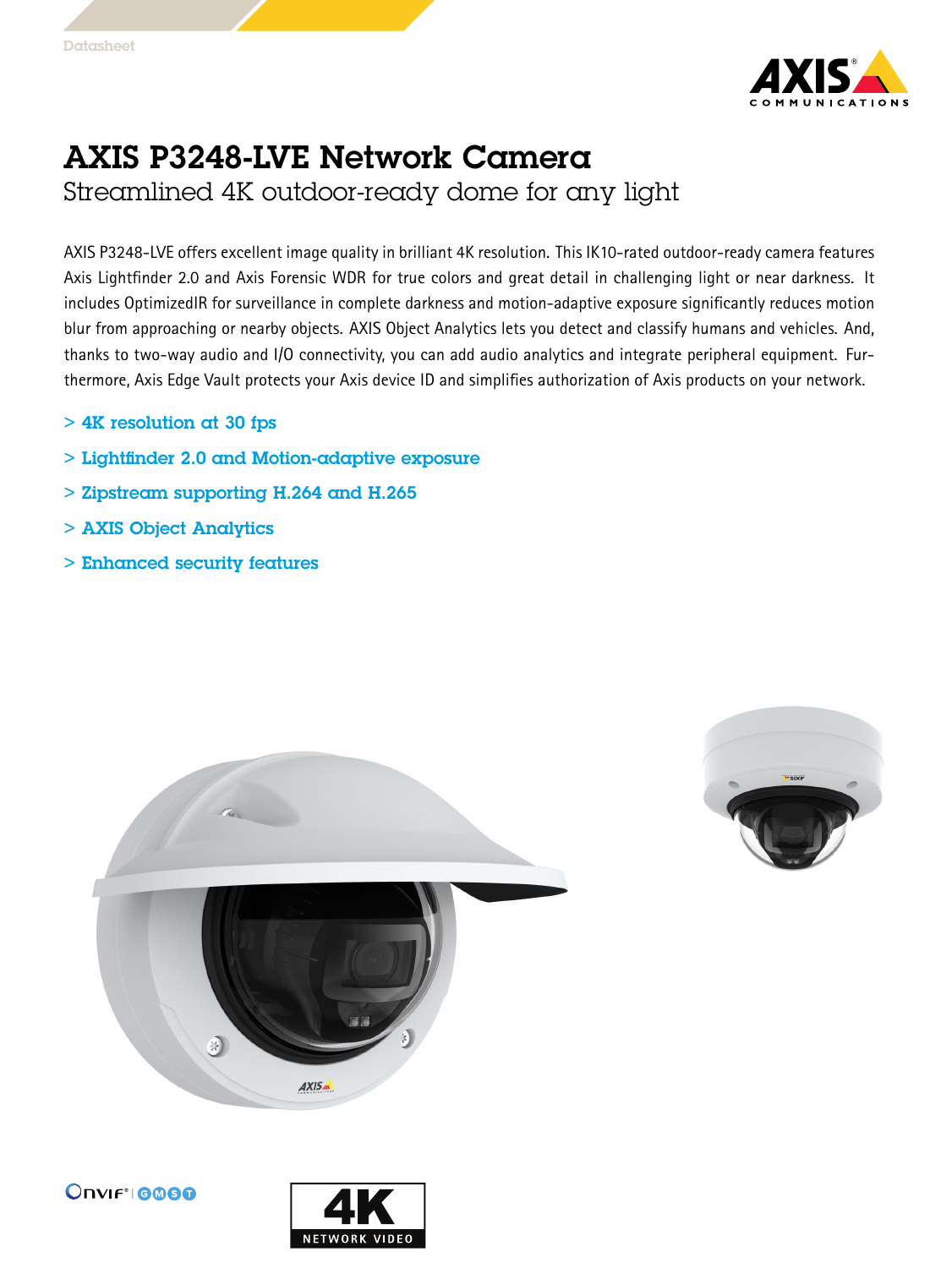## AXIS P3248-LVE Network Camera

| Camera                                  |                                                                                                                                                                                                                                                                                                                                                                                                                                                                                                     |  |
|-----------------------------------------|-----------------------------------------------------------------------------------------------------------------------------------------------------------------------------------------------------------------------------------------------------------------------------------------------------------------------------------------------------------------------------------------------------------------------------------------------------------------------------------------------------|--|
| Image sensor                            | 1/1.8" progressive scan RGB CMOS                                                                                                                                                                                                                                                                                                                                                                                                                                                                    |  |
| Lens                                    | Varifocal, 4.3-8.6 mm, F1.5<br>Horizontal field of view: 100°-53°<br>Vertical field of view: 54°-30°<br>Remote zoom and focus, P-Iris control, IR corrected                                                                                                                                                                                                                                                                                                                                         |  |
| Day and night                           | Automatically removable infrared-cut filter                                                                                                                                                                                                                                                                                                                                                                                                                                                         |  |
| Minimum<br>illumination                 | With Forensic WDR and Lightfinder 2.0:<br>Color: 0.14 lux at 50 IRE, F1.5<br><b>B/W:</b> 0 lux at 50 IRE, F1.5                                                                                                                                                                                                                                                                                                                                                                                      |  |
| Shutter speed                           | $1/8500$ s to $1/5$ s                                                                                                                                                                                                                                                                                                                                                                                                                                                                               |  |
| Camera angle<br>adjustment              | Pan $\pm$ 180°, tilt $\pm$ 75°, rotation $\pm$ 175°                                                                                                                                                                                                                                                                                                                                                                                                                                                 |  |
| System on chip (SoC)                    |                                                                                                                                                                                                                                                                                                                                                                                                                                                                                                     |  |
| Model                                   | ARTPEC-7                                                                                                                                                                                                                                                                                                                                                                                                                                                                                            |  |
| Memory                                  | 2048 MB RAM, 512 MB Flash                                                                                                                                                                                                                                                                                                                                                                                                                                                                           |  |
| Compute<br>capabilities<br>Video        | Machine learning processing unit (MLPU)                                                                                                                                                                                                                                                                                                                                                                                                                                                             |  |
| Video<br>compression                    | H.264 (MPEG-4 Part 10/AVC) Baseline, Main and High Profiles<br>H.265 (MPEG-H Part 2/HEVC) Main Profile<br>Motion JPEG                                                                                                                                                                                                                                                                                                                                                                               |  |
| Resolution                              | 3840x2160 to 160x90                                                                                                                                                                                                                                                                                                                                                                                                                                                                                 |  |
| Frame rate                              | 25/30 fps with power line frequency 50/60 Hz                                                                                                                                                                                                                                                                                                                                                                                                                                                        |  |
| Video streaming                         | Multiple, individually configurable streams in H.264, H.265, and<br>Motion JPEG<br>Axis Zipstream technology for H.264 and H.265<br>Controllable frame rate and bandwidth<br>VBR/ABR/MBR H.264/H.265                                                                                                                                                                                                                                                                                                |  |
| Multi-view<br>streaming                 | Up to 2 individually cropped out view areas in full frame rate                                                                                                                                                                                                                                                                                                                                                                                                                                      |  |
| lmage settings                          | Compression, color saturation, brightness, sharpness, contrast,<br>local contrast, white balance, day/night threshold, tone<br>mapping, exposure control (including automatic gain control),<br>motion-adaptive exposure, exposure zones, defogging, Forensic<br>WDR: up to 120 dB depending on scene, barrel distortion<br>correction, fine tuning of low-light behavior, dynamic text and<br>image overlay, privacy masks, mirroring, rotation: 0°, 90°, 180°,<br>270°, including Corridor Format |  |
| Pan/Tilt/Zoom                           | Digital PTZ, preset positions                                                                                                                                                                                                                                                                                                                                                                                                                                                                       |  |
| Audio                                   |                                                                                                                                                                                                                                                                                                                                                                                                                                                                                                     |  |
| Audio streaming                         | Full duplex                                                                                                                                                                                                                                                                                                                                                                                                                                                                                         |  |
| Audio encoding                          | 24bit LPCM, AAC-LC 8/16/32/44.1/48 kHz, G.711 PCM 8 kHz,<br>G.726 ADPCM 8 kHz, Opus 8/16/48 kHz<br>Configurable bit rate                                                                                                                                                                                                                                                                                                                                                                            |  |
| Audio<br>input/output                   | External microphone input, line input, digital input with ring<br>power, line output, automatic gain control<br>Two-way audio connectivity via optional AXIS T61 Audio and I/O<br>Interfaces with portcast technology                                                                                                                                                                                                                                                                               |  |
| <b>Network</b>                          |                                                                                                                                                                                                                                                                                                                                                                                                                                                                                                     |  |
| Security                                | Password protection, IP address filtering, HTTPS <sup>a</sup> encryption,<br>IEEE 802.1X (EAP-TLS) <sup>a</sup> network access control, digest<br>authentication, user access log, centralized certificate<br>management, brute force delay protection, signed firmware,<br>secure boot, signed video, Axis Edge Vault, Axis device ID                                                                                                                                                              |  |
| Supported<br>protocols                  | IPv4, IPv6 USGv6, ICMPv4/ICMPv6, HTTP, HTTP/2, HTTPS <sup>a</sup> ,<br>TLS <sup>a</sup> , QoS Layer 3 DiffServ, FTP, SFTP, CIFS/SMB, SMTP, mDNS<br>(Bonjour), UPnP®, SNMP v1/v2c/v3 (MIB-II), DNS/DNSv6, DDNS,<br>NTP, RTSP, RTP, SRTP, TCP, UDP, IGMP, RTCP, ICMP, DHCPv4/v6,<br>ARP, SOCKS, SSH, SIP, LLDP, CDP, MQTT v3.1.1, Syslog, Link-Local<br>address (ZeroConf)                                                                                                                            |  |
| System integration                      |                                                                                                                                                                                                                                                                                                                                                                                                                                                                                                     |  |
| Application<br>Programming<br>Interface | Open API for software integration, including VAPIX <sup>®</sup> and<br>AXIS Camera Application Platform; specifications at axis.com<br>One-click cloud connection<br>ONVIF® Profile G, ONVIF® Profile M, ONVIF® Profile S, and<br>ONVIF <sup>®</sup> Profile T, specification at onvif.org                                                                                                                                                                                                          |  |

|                                 | Support for Session Initiation Protocol (SIP) for integration with<br>Voice over IP (VoIP) systems, peer to peer or integrated with<br>SIP/PBX                                                                                                                                                                                                                 |
|---------------------------------|----------------------------------------------------------------------------------------------------------------------------------------------------------------------------------------------------------------------------------------------------------------------------------------------------------------------------------------------------------------|
|                                 | <b>Event conditions</b> Analytics, external input, supervision of input, edge storage<br>events, virtual inputs through API<br>MQTT subscribe                                                                                                                                                                                                                  |
| <b>Event actions</b>            | Record video: SD card and network share<br>Upload of images or video clips: FTP, SFTP, HTTP, HTTPS, network<br>share, and email<br>Pre- and post-alarm video or image buffering for recording or<br>upload<br>Notification: email, HTTP, HTTPS, TCP, and SNMP trap<br>MQTT publish<br>Overlay text, external output activation, play audio clip, make call     |
| Data streaming                  | Event data                                                                                                                                                                                                                                                                                                                                                     |
| Built-in<br>installation aids   | Pixel counter, remote focus, remote zoom<br>Optimized R with adjustable IR illumination intensity                                                                                                                                                                                                                                                              |
| Analytics                       |                                                                                                                                                                                                                                                                                                                                                                |
| <b>AXIS Object</b><br>Analytics | Object classes: humans, vehicles<br>Trigger conditions: line crossing, object in area<br>Up to 10 scenarios<br>Metadata visualized with color-coded bounding boxes<br>Polygon include/exclude areas<br>Perspective configuration<br><b>ONVIF Motion Alarm event</b>                                                                                            |
| Applications                    | Included<br><b>AXIS Object Analytics</b><br>AXIS Motion Guard, AXIS Fence Guard, AXIS Loitering Guard<br>AXIS Video Motion Detection, active tampering alarm<br>Audio detection<br>Supported<br>AXIS Perimeter Defender<br>Support for AXIS Camera Application Platform enabling<br>installation of third-party applications, see <i>axis.com/acap</i>         |
| General                         |                                                                                                                                                                                                                                                                                                                                                                |
| Casing                          | IP66- and NEMA 4X-rated, IK10 impact-resistant polycarbonate<br>casing with hard-coated dome and dehumidifying membrane<br>Encapsulated electronics and captive screws<br>Color: white NCS S 1002-B<br>For repainting instructions and impact on warranty, contact<br>your Axis partner.                                                                       |
| Mounting                        | Mounting bracket with holes for junction box (double-gang,<br>single-gang, and 4" octagon) and for wall or ceiling mount<br>1/4"-20 UNC tripod screw thread                                                                                                                                                                                                    |
| Sustainability                  | PVC free                                                                                                                                                                                                                                                                                                                                                       |
| Power                           | Power over Ethernet (PoE) IEEE 802.3af/802.3at Type 1 Class 3<br>Typical 8.6 W, max 11.8 W                                                                                                                                                                                                                                                                     |
| <b>Connectors</b>               | RJ45 10BASE-T/100BASE-TX/1000BASE-T PoE<br>$1/0$ : 4-pin 2.5 mm (0.098 in) terminal block for 1 supervised<br>digital input and 1 digital output (12 V DC output, max. load<br>25 mA)<br>Audio: 4-pin 2.5 mm (0.098 in) terminal block for audio in and<br>out<br>Audio and I/O connectivity via AXIS T61 Audio and I/O Interfaces<br>with portcast technology |
| IR illumination                 | OptimizedIR with power-efficient, long-life 850 nm IR LEDs<br>Range of reach 40 m (130 ft) or more depending on the scene                                                                                                                                                                                                                                      |
| Storage                         | Support for microSD/microSDHC/microSDXC card<br>Support for SD card encryption (AES-XTS-Plain64 256bit)<br>Recording to network-attached storage (NAS)<br>For SD card and NAS recommendations see axis.com                                                                                                                                                     |
| Operating<br>conditions         | -40 °C to 50 °C (-40 °F to 122 °F)<br>Maximum temperature (intermittent): 55 °C (131 °F)<br>Absolute maximum temperature: 74 °C (165 °F) according to<br>NEMA TS2 2016, 2.2.7<br>Start-up temperature: -30 °C to 50 °C (-22 °F to 122 °F)<br>Humidity 10-100% RH (condensing)                                                                                  |
| Storage                         | -40 °C to 65 °C (-40 °F to 149 °F)                                                                                                                                                                                                                                                                                                                             |
| conditions                      | Humidity 5-95% RH (non-condensing)                                                                                                                                                                                                                                                                                                                             |